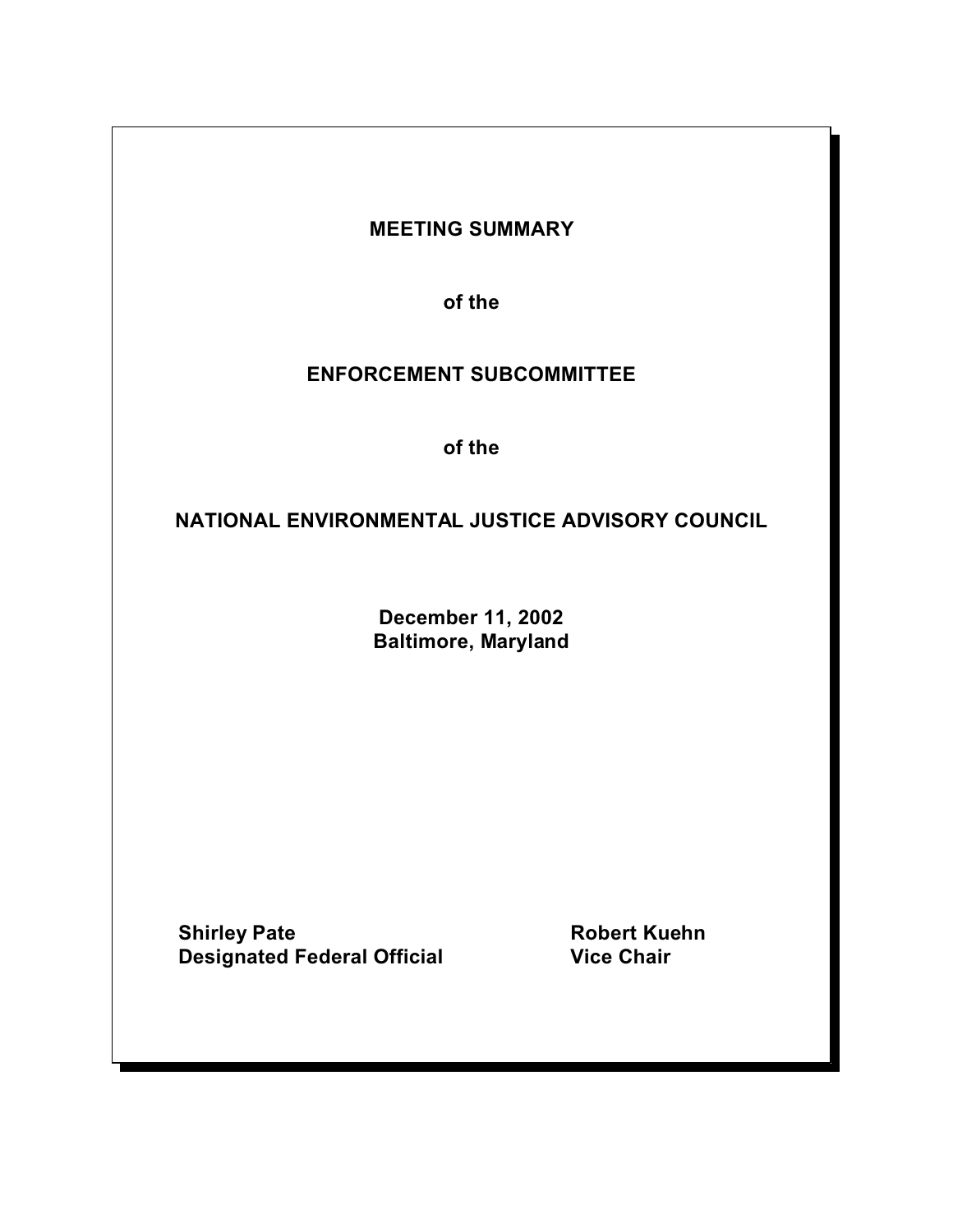# *CHAPTER FOUR MEETING OF THE ENFORCEMENT SUBCOMMITTEE*

## **1.0 INTRODUCTION**

The Enforcement Subcommittee of the National Environmental Justice Advisory Council (NEJAC) conducted a one-day meeting on Wednesday, December 11, 2002, during a four-day meeting of the NEJAC in Baltimore, Maryland. Mr. Robert Kuehn, University of Alabama School of Law, serves as vice-chair of the subcomm ittee. A chair for the subcommittee needs to be identified. Ms. Shirley Pate, U.S. Environmental Protection Agency (EPA) Office of Enforcement and Compliance Assurance (OECA), continues to serve as the Designated Federal Official (DFO) for the subcommittee. Exhibit 4-1 identifies the subcomm ittee members who attended the meeting and members who were unable to attend.

This chapter, which summ arizes the deliberations of the Enforcement Subcom mittee, is organized in five sections, including this *Introduction*. Section 2.0, *Remarks*, summarizes the opening remarks of Ms. Phyllis Harris, Principal Deputy Assistant Adm inistrator, EPA OECA. Section 3.0, *Activities of the Subcommittee*, summarizes the discussions about activities of EPA OECA's Compliance Assistance Tools Workgroup. Section 4.0, *Presentations*, provides an overview of each presentation made to the subcommittee, as well as a summ ary of relevant questions and comments from the subcom mittee members and any answers provided by presenters. Section 4.0, *Significant Action Items*, summarizes the significant action items adopted by the subcomm ittee during the one-day meeting.

# **2.0 REMARKS**

Ms. Pate opened the subcommittee meeting by welcoming the members who were present. She then requested that the members of the subcomm ittee introduce themselves. Ms. Pate next introduced Ms. Harris, who provided opening remarks to the subcomm ittee.

Ms. Harris began by welcoming the mem bers of the subcommittee and stated that she was looking forward to the discussion with the subcommittee. She continued by explaining that she had begun her current position in May 2002 and had previously served as regional counsel and division director in EPA Region 4.

Ms. Harris explained that environm ental justice is very important to the current EPA adm inistration. She said that Mr. J.P. Suarez, Assistant Adm inistrator, EPA OECA, is committed personally to em phasizing environmental justice and incorporating it into OECA's programs and activities. She stated that in keeping with the reinvigoration of environmental justice within OECA, she wanted to work more closely with the Enforcement Subcomm ittee of the NEJAC. She expressed her concern that no representative of community stakeholders currently serves on the subcomm ittee, and stated that she recognized the need to improve the relationship between the subcomm ittee and OECA. Ms. Harris stated that OECA values the Enforcement Subcomm ittee's input on compliance and enforcement programs and that she would like to find a more efficient way to use the subcommittee as a tool to provide insight on enforcement issues.

Ms. Harris next described activities that OECA is undertaking taking with regard to environmental justice. She referenced the OECA organizational chart and explained that the Office of Planning, Policy Analysis, and Comm unications manages OECA's environmental justice program and coordinates activities with the subcomm ittee. She continued by explaining that each major EPA headquarters and regional program office had been asked to develop an environmental justice action plan that demonstrates how environmental justice is to be incorporated into EPA's programs and policies. She said that OECA had recently had com pleted its

# **ENFORCEMENT SUBCOMMITTEE**

**Members Who Attended the Meeting December 11, 2002** 

Mr. Robert Kuehn, **Vice-Chair** Ms. Shirley Pate, **DFO** 

Ms. Beverly McQueary Smith Mr. Howard Shanker Mr. Kenneth Warren

**Members Who Were Unable To Attend** 

Mr. G. William Rice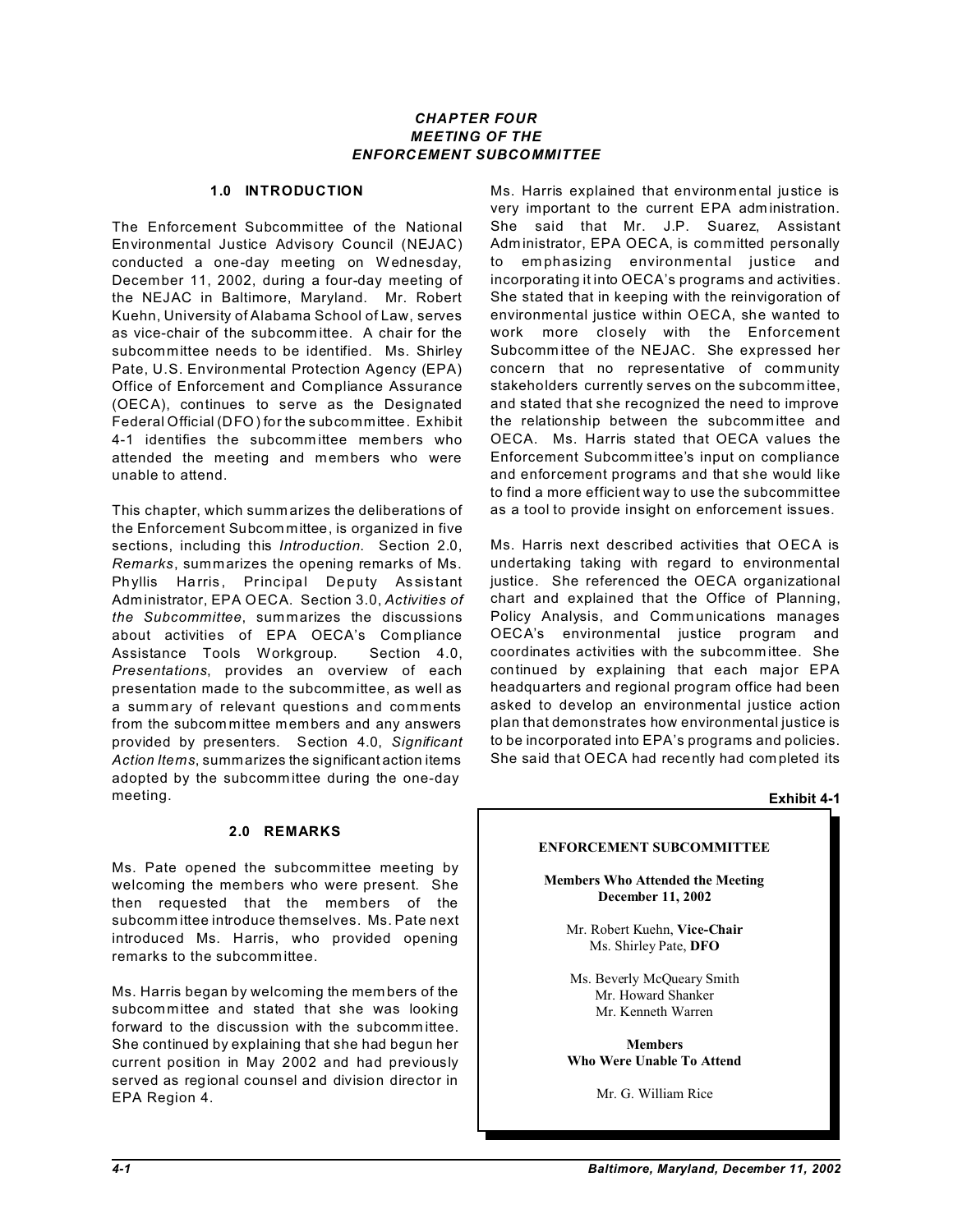draft environm ental justice action plan, which is currently is being reviewed by the directors of the various OECA offices. Ms. Harris noted that OECA's action plan is organized around several main elements: civil and criminal enforcement, compliance monitoring, compliance assistance, and compliance incentives. She continued by adding that the plan outlines Ms. Harris's and Mr. Suarez's personal expectations and provides guidance to the EPA regions on the incorporation of environmental justice into their programs.

Ms. Harris explained that she and Mr. Suarez envision enforcement moving in three main directions, including the: (1) improvement of information managem ent systems, (2) creation of additional tools like the Enforcement and Compliance History Online (ECHO) Pilot W eb Site designed to assist EPA in making smarter decisions about enforcement actions, and (3) strategic targeting to address environmental concerns in environmental justice communities.

Ms. Harris briefly described some of OECA's current national priorities that are particularly pertinent to environmental justice communities. The most significant priorities include storm sewer overflows (SSO) and combined sewer overflows (CSO) from municipal wastewater systems, air pollutants, concentrated animal feeding operations (CAFO), and drinking water. She announced that EPA had settled a case in Baltimore that would reduce hundreds of thousands of gallons of raw sewage that was being discharged in the area. She also announced that the new policy guiding the use of supplemental environmental projects (SEP) would be signed by Mr. Suarez in the near future that would address the involvement of affected communities with the development of SEPs.

Ms. Harris concluded by stating that the EPA would continue to work with states to address resource issues related to the incorporation of environmental justice into state programs and to identify more efficient ways to address issues related to environmental justice. For example, she continued, the Environm ental Results Program (ERP) in Baltimore, Maryland represents is a collaborative effort between the State of Maryland and EPA Region 3 to use integrated strategies (a combination of compliance tools) to address environmental problems on a com munity-wide basis. She stated that the use of integrated strategies to enhance the environment and public health in environmental justice communities is one of the goals in OECA's environmental action plan. She added that making greater use of strategic enforcement targeting to address environmental concerns in environmental justice comm unities would be important because the results of targeting analysis determines how OECA will allocate resources.

Ms. Beverly McQueary Smith, Touro College and mem ber of the subcom mittee, asked Ms. Harris about EPA's budget for enforcement and compliance assistance in 2003. Ms. Harris responded that EPA is currently working under a continuing resolution that is funded at fiscal year (FY) 2002 levels. Ms. Harris stated that she remained optimistic that once the budget for FY 2003 is approved, it would be funded at the same levels as in FY 2002; however, she stated that there is a possibility that the budget could decline to FY 2001 levels.

Mr. Kuehn stated that he agreed with Ms. Harris's earlier statement that the subcom mittee needs to include among its members a representative of a com munity stakeholders. However, he suggested that more than one community representative be asked to participate. Comm enting He then stated that 90 percent of enforcement occurs at the state level, he asked Ms. Harris to identify EPA's role in "policing" states and whether there would be strict oversight of enforcement programs that are delegated to states. She acknowledged that EPA needs to work with the states to build relationships and trust. She continued by stating that the environmental justice action plans currently being prepared by OECA, EPA HQ program offices, and EPA regions should facilitate that process.

Mr. Kenneth Warren, W olf, Block, Schorr and Solis-Cohen LLP and member of the subcommittee, addressed the issue of information flow between OECA and the Enforcement Subcommittee. He explained that in the past, the subcommittee had limited interaction with OECA. He suggested that ongoing comm unication be maintained between the subcom mittee and OECA to ensure that the subcomm ittee is kept informed of current events. Ms. Harris responded that it would be productive to have open discussions between representatives of OECA and the subcommittee about general enforcement topics. She suggested that a quarterly conference call be held between OECA and members of the subcom mittee. The m embers of the subcom mittee, along with Ms. Pate, and Ms. Harris agreed to schedule a conference call for January 2003 to clarify the role of the Enforcement Subcomm ittee with respect to working with OECA and to identify ways to improve the relationship and communication between the subcomm ittee and OECA.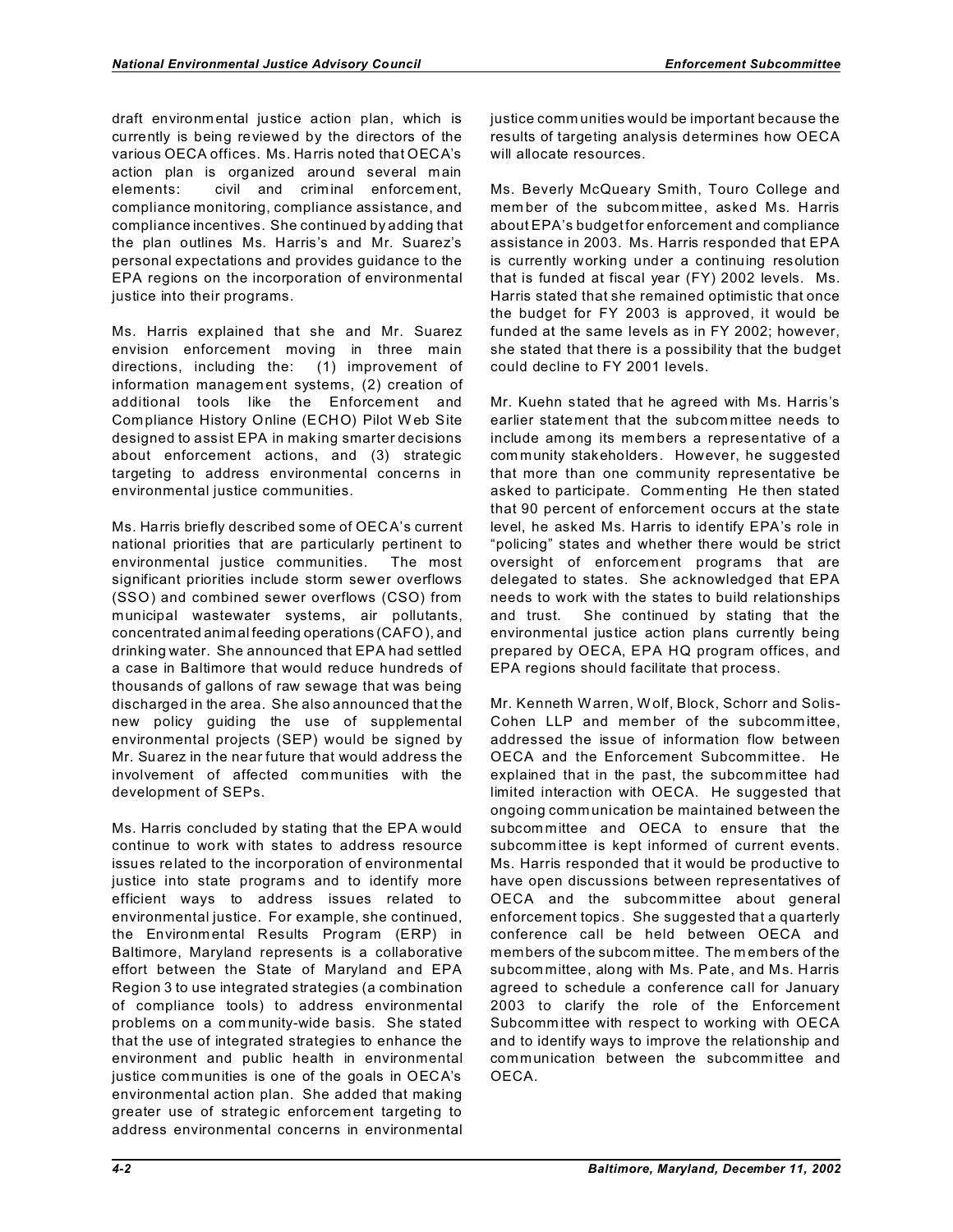### **Exhibit 4-2**

## **STATUS OF BACKLOG OF TITLE VI COMPLAINTS**

In 199?, the U.S. Environmental Protection Agency (EPA) established a task force headed by Ms. Gail Ginsberg, EPA Region 5, to address the backlog of Title VI complaints filed under Title VI of the Civil Rights Act of 1964. Initially, 66 cases had been backlogged; currently:

- 38 cases have been closed:
	- 2 cases were resolved after an investigation was initiated
	- 20 cases were rejected
	- 6 cases were withdrawn
	- 9 cases were dismissed after investigation
	- – 1 case was referred to another agency
- 28 Complaints are pending:
	- 18 cases currently are under investigation
	- $-6$  cases have been suspended pending litigation
	- 4 cases are being held for informal resolution or alternative dispute resolution (ADR)

EPA anticipates that the backlog should be eliminated by June 2003. At that time, may be moved to EPA's Office of Compliance (OC).

Noting that concerns about the backlog of cases filed under Title VI of the Civil Rights Act of 1964 concerns had been discussed during the public comm ent period of the previous night, Mr. Kuehn asked Ms. Harris what role the Enforcement Subcom mittee's should play with regard to addressing such concerns. Ms. Harris responded that an update from OECA about complaints filed under Title VI could be a topic for the January 2003 conference call. She also suggested that Ms. Karen Higginbotham, EPA OECA, participate in the call to provide background information about Title VI. Exhibit 4-2 summarizes the status of Title VI complaints registered with EPA.

Ms. Smith made a brief comm ent about compliance monitoring suggesting that EPA explore ways to "grow" its own scientists through partnerships with academia.

# **3.0 ACTIVITIES OF THE SUBCOMM ITTEE**

This section discusses the activities of the subcomm ittee, which included a status report on the activities of EPA's Com pliance Assistance Tools W orkgroup.

## **Compliance Assistance Tools Workgroup**

Ms. Deborah Thomas, EPA OECA, provided a status report about EPA's Compliance Assistance Tools W orkgroup. She began her presentation by stating that EPA had tasked the W orkgroup to design compliance assistance materials that would be helpful to communities and to identify ways to engage the communities in the distribution of those materials. She reported that members of the workgroup include Mr. Howard Shanker, Hagen, Berman & Mitchell, PLLC, and chair of the workgroup; Mr. Bernie Penner, Maryland Department of the Environment (MDE); Ms. Harris; Mr. G. William Rice, EPA Region 7; and Ms. Susana Almanza, People Organized to Defend Earth and Her Resources.

Ms. Thomas stated that the components of an effective enforcement and compliance program are:

- Providing compliance assistance
- Conducting compliance monitoring
- Offering incentives to encourage compliance
- Taking civil and criminal enforcement actions

Ms. Thomas emphasized that it is important to integrate the use of each component to make EPA's enforcem ent compliance program successful. She defined compliance assistance as providing the information necessary to help the regulated com munity understand and comply with environmental requirements. Compliance assistance activities also provide information about po llution prevention, waste minimization, environmental managem ent systems, and other ways to improve and protect human health and the environm ent, she continued, adding that EPA, other federal agencies, states, tribes, trade associations, nonprofit organizations, and environmental groups all provide compliance assistance.

Ms. Thomas noted that compliance assistance is provided through a variety of methods, including (1) outreach (for exam ple, through the development of compliance guides and fact sheets, as well as webbased training), (2) organized systems to provide responses to inquiries (for example, through staffing a telephone hotline), and (3) on-site assistance (for example, through conducting compliance assistance visits, environmental audits, and inspections). She said that EPA plans to develop compliance guides that review new environm ental rules, sum marize existing requirements for sm all businesses, discuss problems business may experience com plying with existing requirements, and explain existing requirements for specific industry sectors. Ms. Thomas referenced EPA's Compliance Assistance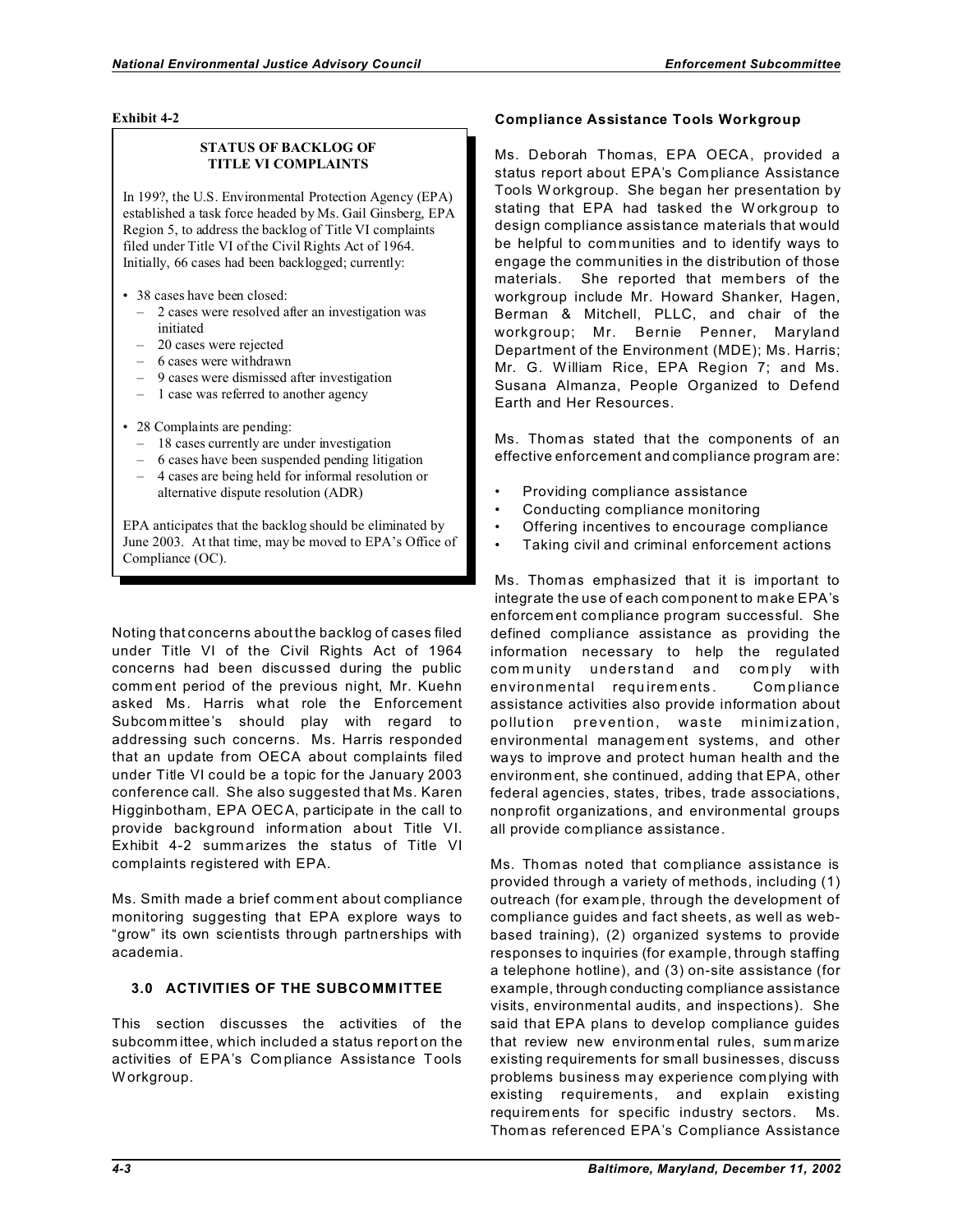Clearinghouse which can be accessed online at <*http://www.epa.gov/clearinghouse*>. She stated that the clearinghouse is a web-based vehicle that is a comprehensive source of information, tools, and resources. In addition, users can add and share information, she continued, adding that the clearinghouse provides links to numerous environmental web sites.

Ms. Thomas said that EPA has entered into partnerships with other government agencies, industry, academic institutions, and environmental organizations to develop sector-specific Compliance Assistance Centers. Exhibit 4-3 lists the industry sectors for which compliance assistance centers have been established. Additional information about the compliance assistance centers is available at <*http://www.assistancecenters.net*>.

Ms. Thomas said that com pliance assistance is "linked" to environmental justice because such assistance can empower communities by giving them increased knowledge about regulatory compliance, and environmental and health and safety. With such knowledge, she commented, individuals are better able to understand facilities in their neighborhoods and communities are able to have more effective interactions with businesses. In addition, assisting different stakeholders to better understand environm ental com pliance "evens out" the information power balance among EPA, states, and tribes, she said. Ms. Thomas explained that the link between compliance assistance and environmental justice could be enhanced through expanded dialogue with EPA about priority-setting and planning, development of compliance assistance, increased knowledge about how EPA works (for example, its use of regional compliance

## **Exhibit 4-3**

## **SECTOR-SPECIFIC COMPLIANCE ASSISTANCE CENTERS**

The U.S. Environmental Protection Agency (EPA ) has established compliance assistance centers for the following industry sectors:

- Local Governments
- Agriculture
- Transportation
- Federal Facilities
- Automobile Services and Repairs
- Chemical Manufacturers
- Paints and Coatings
- Printers
- Metal Finishers
- Printed Wiring Board

assistance coordinators and environmental justice coordinators), expanded community involvem ent in the selection of SEPs, maintaining a dialogue with states and tribes about environmental justice issues, increased participation in EPA-sponsored training to increase environmental compliance literacy, and other tools (for example, preparing documents and web sites in languages other than English). Ms. Thomas concluded that a dialogue between EPA and the NEJAC is needed to enhance the compliance assistance program 's value to environmental justice communities.

Mr. Warren stated that through compliance assistance, EPA's Office of Compliance is trying to build capacity in comm unities. He asked whether that office has the resources to educate comm unities in that regard. Ms. Thomas responded that, currently, the office's resources are stretched but the budget for education is an issue that should be discussed in the future. An unidentified mem ber of the audience stated that the education of comm unities is an ongoing problem, adding that because enforcem ent flows from complex environmental regulations, it is difficult to educate comm unities about the entire enforcement process. The audience mem ber stated that she would like to see lawyers work *pro bono* as liaisons between EPA and local communities. Ms. Thomas said that she had attended a compliance forum during the previous week where she had learned of an effort in Laredo, Texas where waste was being disposed of illegally. The comm unity got involved because of increased truck traffic across the U.S. and Mexico border and members of the community are helping to identify the truckers she said. She said that funds to conduct seminars on compliance assistance were obtained through an environm ental justice grant.

Ms. Sm ith stated that it is important to decide how to best replicate the success of the Laredo, Texas effort. She said that there is a "new culture of people" who are aware of environmental regulations. She emphasized the importance of preparing informational material in multiple languages so that all people can easily understand such materials. She noted that using the Internet to disseminate information is a valuable tool, however she stated that EPA must recognize that "digital gaps" exist in many communities. She suggested that EPA donate old computers to communities where people may not have access to the internet. Finally, Ms. Smith suggested that a task force comprised of teachers be created to discuss how to educate local comm unities about environmental regulations. Ms. Thomas said that the EPA Office of Environm ental Education already is attem pting to address some of those issues.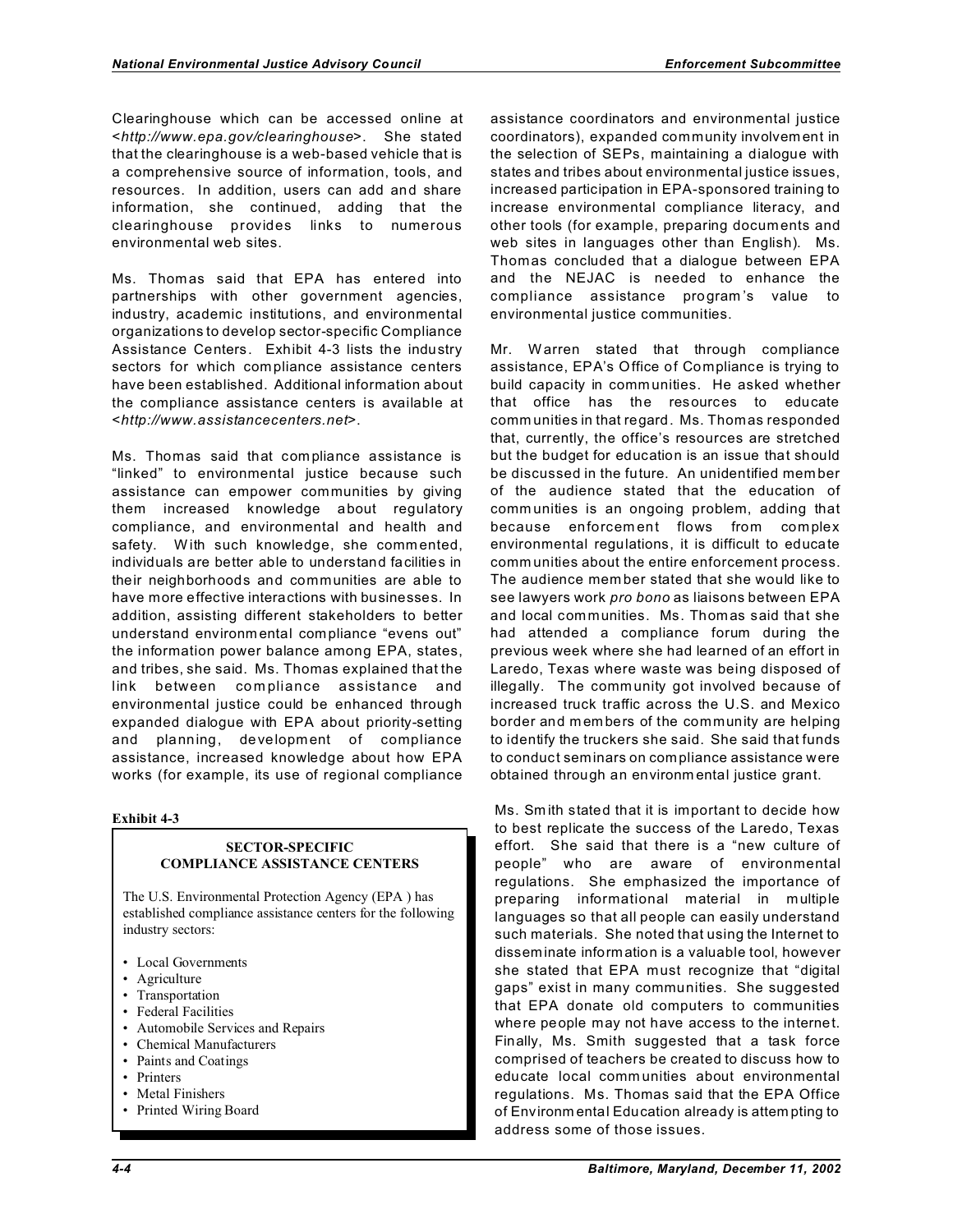Mr. Shanker said that the workgroup has had difficulties in addressing the tasks assigned to it. Mr. W arren stated that the workgroup's original assignment to design compliance assistance tools and identify ways to engage the comm unity in the distribution of that material might not be the best assignment for the workgroup. He comm ented that the failure to include on the subcomm ittee representatives of community stakeholders had hampered its ability to address the tasks assigned to it.

The subcomm ittee then discussed possible issues that it could address in the future with regard to compliance assistance. Mr. Penner stated that enforcement and com pliance assistance are not "either/or" activities but rather form a continuum. He suggested that the subcommittee develop a "road map" identifying when compliance assistance is appropriate. For example, he stated that when noncompliance is a result of ignorance, it can easily be addressed with education. He also suggested that the subcommittee translate regulations into "plain English," particularly for those comm unities with environmental justice concerns. Finally, he suggested that the subcom mittee develop a research protocol for identifying high-risk sectors in environmental justice communities.

Ms. Evans suggested that the subcomm ittee focus on compliance assistance and pollution prevention as opposed to enforcement for small businesses. Ms. Harris added that communities play a big role in compliance assistance because they are on the "front line" of the impacts from industry. She added that EPA needs to convince the public that their involvement in compliance assistance would be well spent. Ms. Thomas stated that all inform ation received from the public is reviewed carefully in developing compliance/enforcement approaches. Commenting that every environmental action taken by EPA is an opportunity to educate the public, Mr. Kuehn suggested that the subcommittee contact Mr. Mark Dorfman, who is affiliated with a nonprofit organization in Boston, to obtain information about possible compliance assistance approaches. Mr. Dorfman conducts audits but insists that mem bers of local communities conduct the audits along with him , Mr. Kuehn explained.

The subcomm ittee members present agreed to work with OECA during a future conference call to clarify which questions the Compliance Assistance Tools W orkshop should address. Mr. Shanker requested that mem bers of the subcomm ittee forward related suggestions to him or Ms. Pate.

# **4.0 PRESENTATIONS**

This section summ arizes the presentations m ade to the Enforcement Subcom mittee. The presentations addressed regional enforcement issues, Enforcement and Compliance History Online (ECHO), SEPs, and environmental justice targeting for criminal enforcement cases.

# **4.1 Regional Enforcement Issues**

Ms. Elisabeth Evans, EPA Region 8, presented information about the Northeast Denver Environmental Initiative, the Migrant Farm W orker Drinking W ater Project, and the enforcement of the W orker Protection Standard (W PS) project. She described those projects as excellent examples of the challenges faced by an environmental justice community. She stated that the communities in which the projects are conducted:

- Exhibit much higher ethnic diversity and minority populations than other areas in the region and state
- Exhibit lower income and socioeconomic status than other populations in the region and the state
- Have pose health risks and exposures to contaminants in the area but they are difficult to quantify
- Have produced in some portions of the comm unities some frustration and distrust toward the institutions that work in those comm unities

# **4.1.1 No rtheast Denver Environmental Initiative**

The Northeast Denver Environmental Initiative is a multi-agency, multi-disciplinary project which addresses environment justice concerns in the northeast Denver metropolitan area. The project is envisioned as a cooperative partnership utilizing federal, state, county and local government authorities to address com munity concerns p roa ctiv ely regarding potentially harm ful environmental consequences of industrial and transportation developments. EPA has received support from Federal Highway Administration (FHW A), Colorado Department of Public Health and the Environment (CDPHE), Colorado Department of Transportation (DCOT), the city and county of Denver, the Tri-County health department, Commerce City, and several comm unity and nonprofit organizations on this initiative. The goals of this project are to improve coordination and comm unication between the partner organizations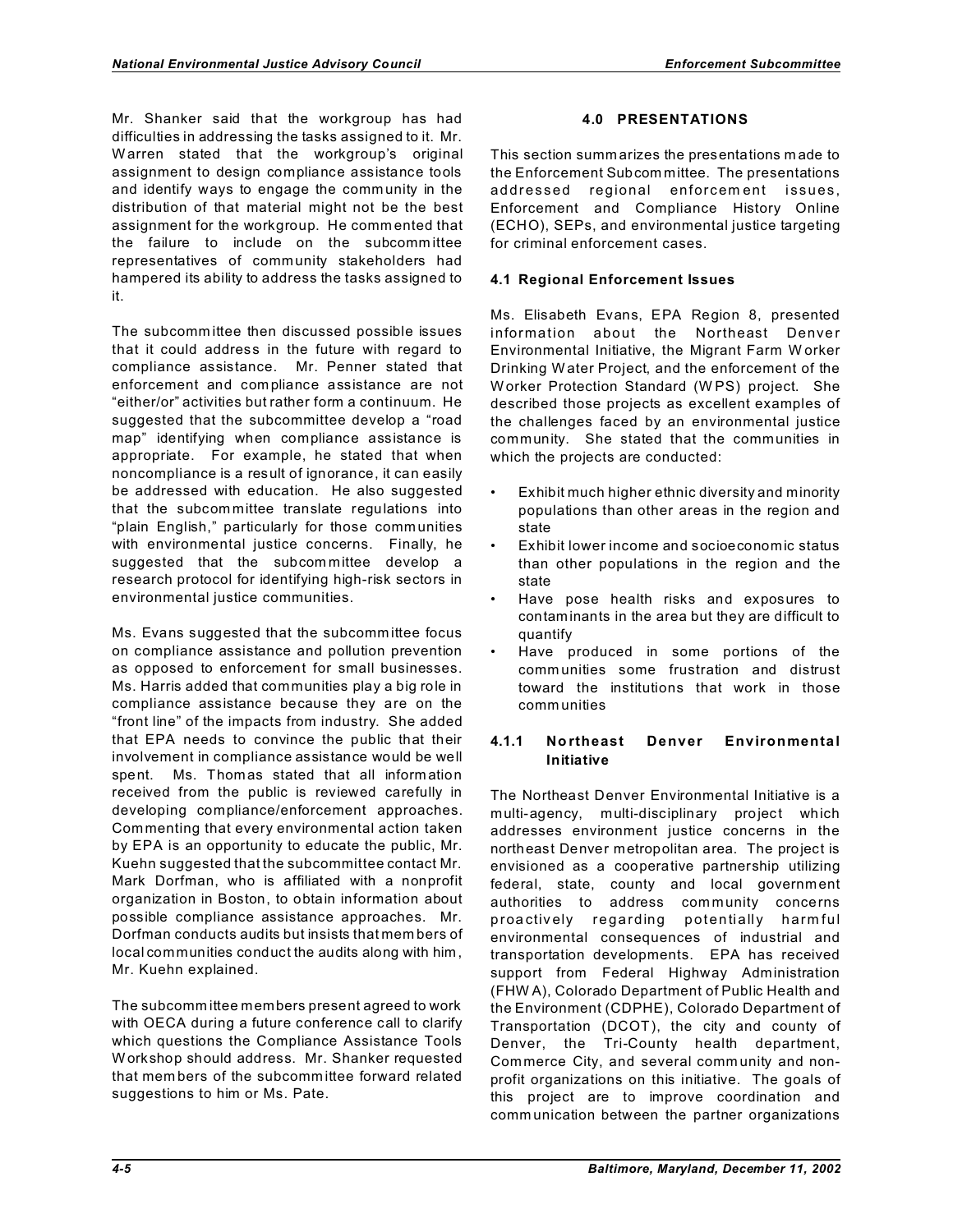and the communities to address environmental concerns through compliance assistance, enforcement authorities, pollution prevention, and other tools available to the agencies. Exhibit 4-4 highlights information provided in Ms. Evans presentation.

Ms. Evans explained that the initiative had been challenging but that the efforts undertaken by EPA Region 8 had been successful. For example, she stated that:

- 59 percent of all regulated facilities in northeast Denver had been inspected during the last three years
- 99 percent of the major, synthetic minor, and state-permitted minor Clean Air Act (CAA) facilities had been inspected during that same period

She reported that few instances of noncompliance with environmental laws had been found, which indicates that simply ensuring compliance by regulated facilities is not enough to protect the health and welfare of the local communities. Ms. Evans suggested two strategies for addressing environmental justice concerns in northeast Denver, including (1) the formation of partnerships to address the most apparent health risks in northeast Denver and (2) the provision of education, public participation, and empowerment in the com munity.

Ms. Evans cited the Northeast Metro Pollution Prevention Alliance (NEMPPA) as an example of a successful partnership. She explained that NEMPPA is a coalition of local, state, and federal government agencies and local industry leaders working to address pollution in the Denver area. NEMPPA works with local trucking com panies to develop workable solutions that benefit all parties.

Ms. Evans reported that its projects include energy efficiency grants; the Diesel Truck Program, which delivers the message that idling engines waste fuel and contribute to air pollution; and citizen involvement program in reporting trucks that do not comply with efforts to reduce pollution.

Ms. Evans also stated that an example of another opportunity to address environmental justice concerns is the upcoming National Environmental Policy Act (NEPA) environmental impact statement (EIS) required for the expansion of Interstate 70. EPA is working with CDOT and the FHW A to ensure inclusion of environmental justice concerns in the EIS, she reported. Ms. Evans stated that the expansion project represents a unique opportunity for front-end, m eaningful public involvement and the development of alternatives that truly consider potentialenvironmental impacts on northeast Denver neighborhoods.

Ms. Evans then described the following elements that she believes are important in promoting successful public participation:

- Providing accessible, useful information to the public
- Providing opportunities for meaningful public involvement
- Linking public concerns and values to EPA actions

Ms. Evans also described several SEPs conducted by Conoco and the EPA Region 8 environmental justice listening sessions as examples of success in public involvement. Ms. Evans stated that the citizens of northeast Denver had been asked by EPA Region 8 to identify the issues of highest concern to them and that the citizens repeatedly identified air

#### **Exhibit 4-4**

## **Northeast Denver Environmental Initiative**

Northeast Denver has many potential health risks associated with the existence of heavy industry, multiple transportation corridors, and patterns of land use. For example:

- • 5,000 diesel tractors are housed, serviced, and operated out of the northeast Denver neighborhoods and almost 500 regulated facilities, 3 major highway corridors, and 2 active Superfund sites also are located in that area.
- Total air releases of hazardous air pollutants in northeast Denver are 10 times higher than in the city of Denver and 5 times higher than those reported for the State of Colorado.
- There are significantly more mobile emissions per capita in northeast Denver than in the city of Denver. Studies performed by the Colorado Department of Health revealed that approximately 74 more cases of cancer had been diagnosed among residents living in northeast Denver neighborhoods than would be expected based on state averages.
- Northeast Denver contains some of the oldest neighborhoods in the city. As a result, lead paint issues plague the neighborhoods.
- • Two different studies have demonstrated that children in northeast Denver had blood lead levels that, on average, are at least twice the national average.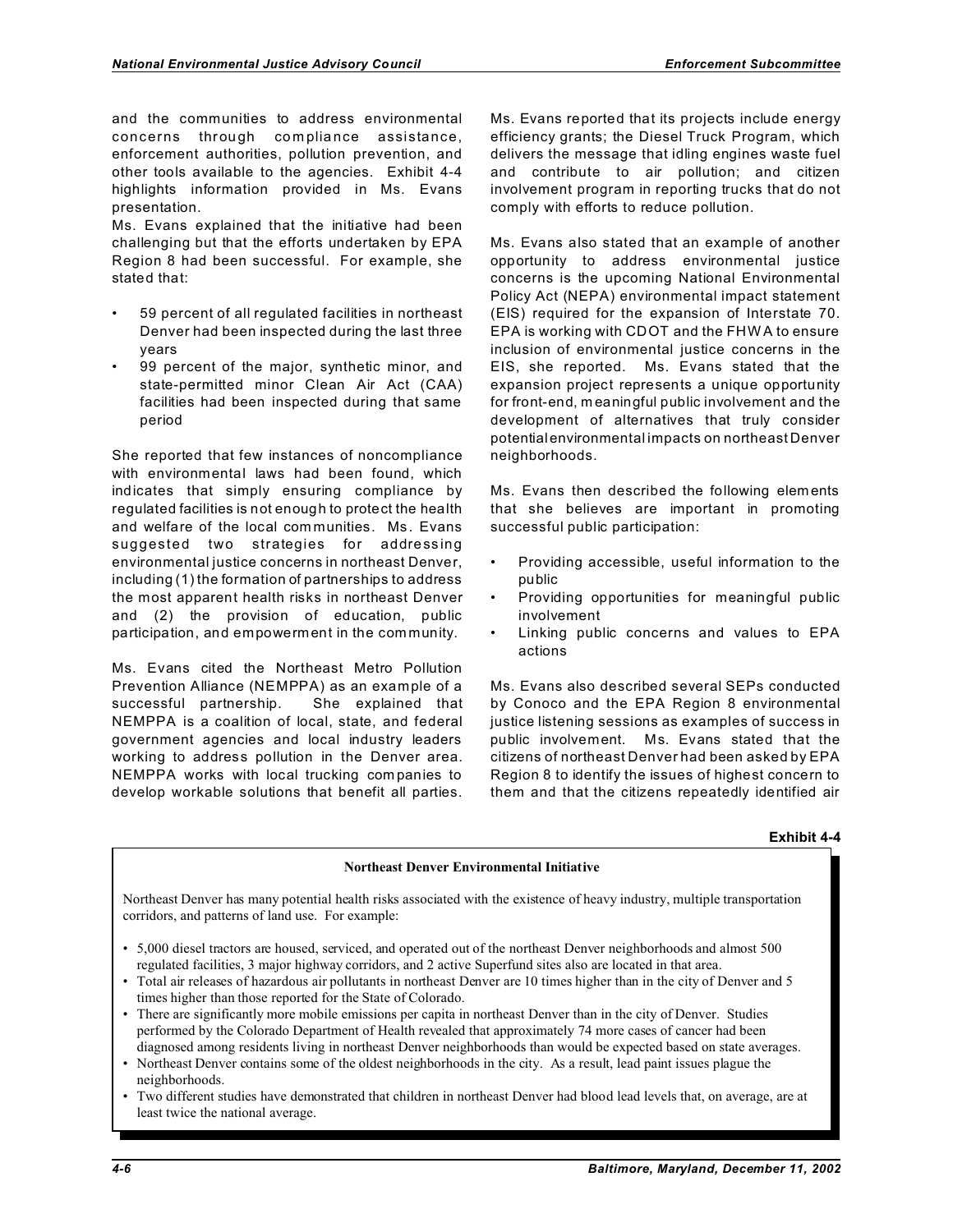quality, development of a community and recreation center, and environmental education as important issues. Through SEPs arising from a settlement with Conoco, a number of local environmental projects that address those concerns were funded by Conoco with more than \$500,000.

In sum mary, Ms. Evans reiterated that most of the industries located in the northeast Denver area were in compliance with environmental laws. Some successes had been achieved through SEPs, partnerships, and public involvement; however, challenges remain, she said. Mr. W arren asked how she plans to measure the success of the initiative. Ms. Evans responded that success would be measured in terms of improved comm unication with government agencies, changes in industry, and the results of the EIS for the Interstate 70 expansion.

Ms. Mimi Guernica, EPA OECA, asked about EPA's relationship with the State of Colorado and whether the agencies shared each others databases. Ms. Evans responded that EPA is working with many different agencies in the state and that their working relationships had been good, especially with CDOT. However, Ms. Evans stated, EPA had not been successful in sharing other agencies' databases. Ms. Guernica then asked whether SEPs and pollution prevention strategies had been used in the area. Ms. Karen Kellen, EPA Region 8, responded by saying that SEPs are being implemented through state-managed oversight and that pollution prevention is being implemented through partnerships with local comm unities and business.

# **4.1.2 Migrant Farm Worker Drinking Water Project**

Ms. Evans then presented information about the Migrant Farm W orker Drinking Water Project, which she stated addresses the safe drinking water needs of a sector of the population that is often described as "invisible." Most of the farm workers (growers) in Colorado are Hispanic migrant workers, she stated. Ms. Evans explained that the project grew out of EPA's focus on drinking water in areas with the largest presence of migrant farm workers, the greatest use of agricultural chemicals, and the presence of migrant worker camps that should be regulated under the Safe Drinking Water Act (SDW A). The project was intended to locate such camps and assess the quality of drinking water sources without triggering the shutdown of those camps "as a form of grower retaliation," she continued. The project was selected as one of 15 national environmental justice demonstration projects by the Interagency W orking Group on

## **Exhibit 4-5**

## **MIGRANT FARM WORKER DRINKING WATER PROJECT PROJECT PARTNERS**

- Colorado Department of Public Health and Environment
- U.S. Department of Labor
- U.S. Department of Health and Human Services
- $\checkmark$  Colorado Department of Agriculture
- $\checkmark$  Plan de Salud del Valle, Inc.
- $\checkmark$  Valley Wide Health Services
- ✔ Colorado Community Health Network
- $\checkmark$  Colorado State University Cooperative Extension
- $\checkmark$  High Plains Inter-Mountain Center for Agricultural Health and Safety

Environmental Justice. Exhibit 4-5 lists the project partners.

Ms. Evans said that the goals of the project were to:

- Create a database of agencies that are involved with migrant farm worker agencies
- Create a database of locations of migrant farm worker camps locations and their associated sources of drinking water
- Assess the safety of these drinking water sources by identifying contaminants present
- Target counties with the highest concentrations of migrant farm workers and the greatest pesticide usage
- Provide technical assistance to growers who need or request it
- Determine which migrant worker camps should be regulated under the SDW A

The project currently is focusing on the last two goals, she said.

Ms. Evans explained that the objective of the project was to target migrant farmworker camps that might have public water systems and conduct water sampling with the permission of the growers who owned the camp. Once such sampling is conducted, the water then is tested for contaminants such as chlorinated pesticides organophosphates, nitrate, nitrite, sulfate, lead, arsenic, and selenium, as well as for the presence of *E. coli* and total coliform bacteria, she said. She continued by saying that the project focused on camps in W eld County, Colorado that were thought to use well water. She stated that out of the 211 camps exam ined, approximately 23 camps were identified as using wells as drinking water sources. Ms. Evans stated that Weld County was chosen because agriculture accounts for 37 percent of the land use and because approximately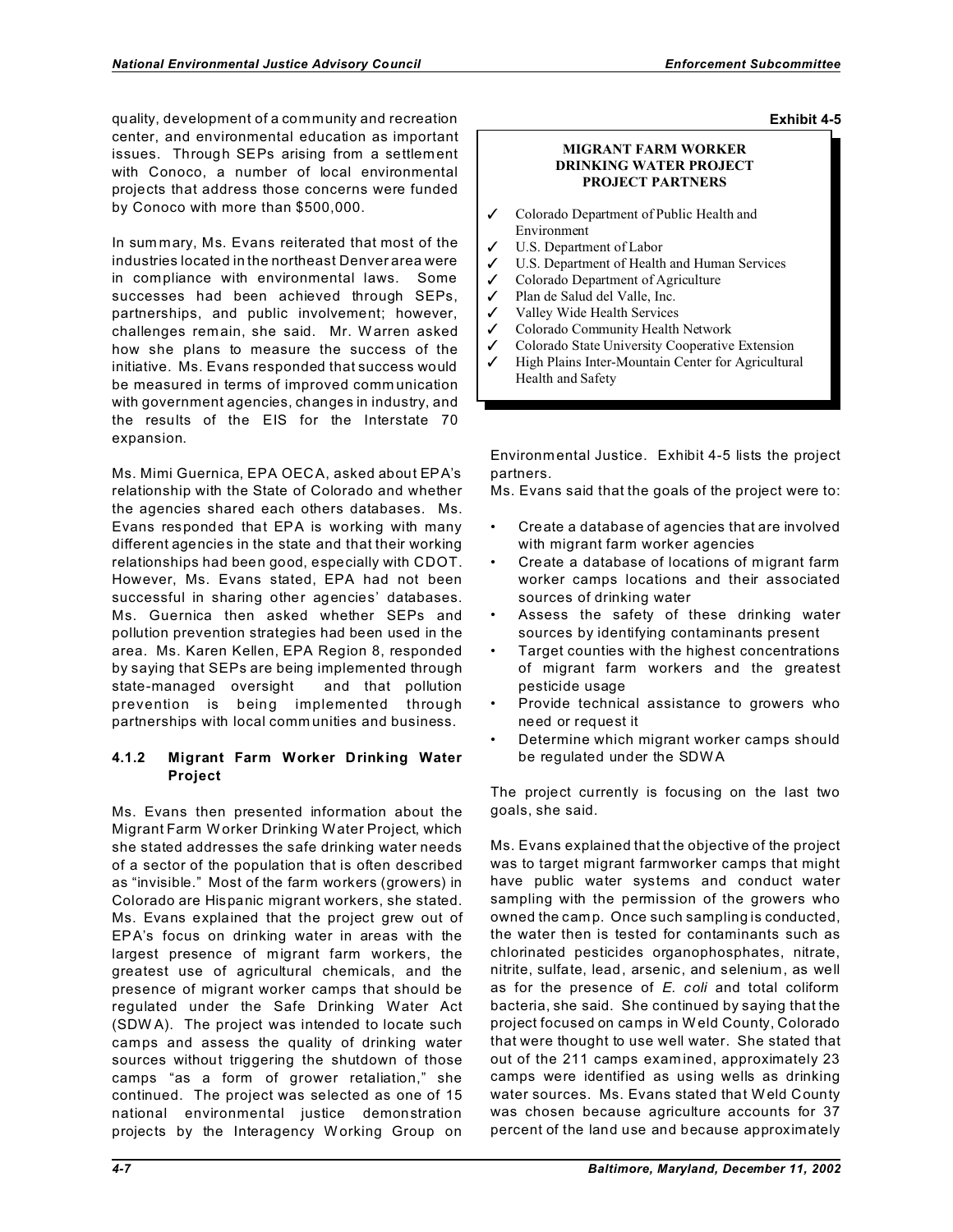2 million pounds of pesticide per year is used in the county.

Ms. Evans said that the project has faced many challenges. Navigating the jurisdictional tangle of federal, state, and local agencies that are involved with migrant farm workers was the first challenge, she said, stating that there also was some reluctance by those agencies to share data. Other challenges, she continued, include the lack of authority to collect samples on private property unless the owner granted permission and the fear of undocumented workers of the federal governm ent. Ms. Evans emphasized that the U.S. Department of Justice (DOJ) Immigration and Naturalization Service (INS) was not involved in the project.

Ms. Evans also reported that the migrant worker camps that had met the size requirements to be regulated under the SDW A were further investigated. She noted that the SDW A is designed to ensure safe drinking water through regulation of public water systems that serve more than 25 individuals for more than 60 days per year or which have more than 15 service connections. The SDW A requires periodic water testing to ensure the safety of drinking water.

Ms. Evans said that EPA had prepared the agricultural comm unity for the project by meeting with the Weld County Commissioners, the local Health Department, and the Colorado Union Association. Next, she continued, EPA had sent letters to growers seeking permission to collect water samples and followed up with telephone calls, she said. Ms. Evans reported that four camps then were sampled the results of which indicated that two camps had registered nitrate levels at about 25 milligrams per liter (m g/L), which is two and half times the SDWA maximum contaminant level (MCL) of 10 mg/L. Ms. Evans said the next step would be to ask permission from the growers to resample the two camps at which high concentrations of nitrate and sulfate were detector. She added that EPA would refer the evaluation of all camps that potentially are large enough to be regulated under the SDWA to the Colorado Department of Public Health and the Environment (CDPHE). CDPHE would then determine if the camps had public water systems that should be regulated, she said, adding that EPA and CDPHE would work with growers to find technical resources to address nitrate problems and other contamination.

Mr. W arren asked Ms. Evans whether she had talked directly to any migrant farm workers. Ms. Evans responded that she had been unable to speak to many of the workers. Mr. Warren suggested that EPA Region 8 develop a more proactive way to

include the migrant farm workers in the project. Ms. Smith suggested involving individuals with bilingual language skills or who possess strong connections with the local comm unity. Ms. Michelle Yaras, EPA OECA, stated that she had been involved in developing new definitions for the Worker Protection Standard (WPS) and that the focus had been to include information provided by workers.

# **4.1.3 Enforcement of the Worker Protection Standard**

Ms. Evans then reported about revisions to the W PS, which aims to protect all handlers of pesticide as well as agricultural laborers. The WPS is intended to reduce the risk of pesticide exposures to agricultural workers and handlers, she explained, stating that the standard requires:

- Pesticide safety training for workers
- Notification of pesticide applications
- Use of personal protective equipment by handlers
- Conformance with restrictions (time intervals) onto areas at which pesticides have been applied
- Decontamination supplies for workers
- Emergency medical assistance

Ms. Evans explained that the W PS had been in effect since April 1994, but that efforts to ensure compliance had been challenging. She reported that EPA inspectors face challenges because (1) the Federal Insecticide, Fungicide, and Rodenticide Act (FIFRA) does not provide explicit authority for the inspection of grower operations; (2) the targeting of inspections must to coincide with periods of recent pesticide use and farm worker employment; (3) the interviewing of workers typically requires bilingual inspectors or the use of a translator; and (4) FIFRA limits any initial enforcement response to a Notice of W arning, rather than more stringent enforcement responses (for exam ple, notice of violations).

Ms. Evans said that a Colorado Legal Services Survey conducted during the 2001 growing season had revealed violations of the restricted-entry intervals and demonstrated that after the application of pesticides, workers had reported irritation of the nose and throat, dizziness and weakness, and breathing difficulty. She reported that EPA Region 8 manages the WPS Program in Colorado and W yoming, stating that in 2001, EPA Region 8 had inspected 23 facilities, 87 percent of which had been found to be out of compliance. Facilities that were not in compliance were issued Notices of Warning and EPA conducted compliance assistance efforts at these facilities, she continued. Facilities that had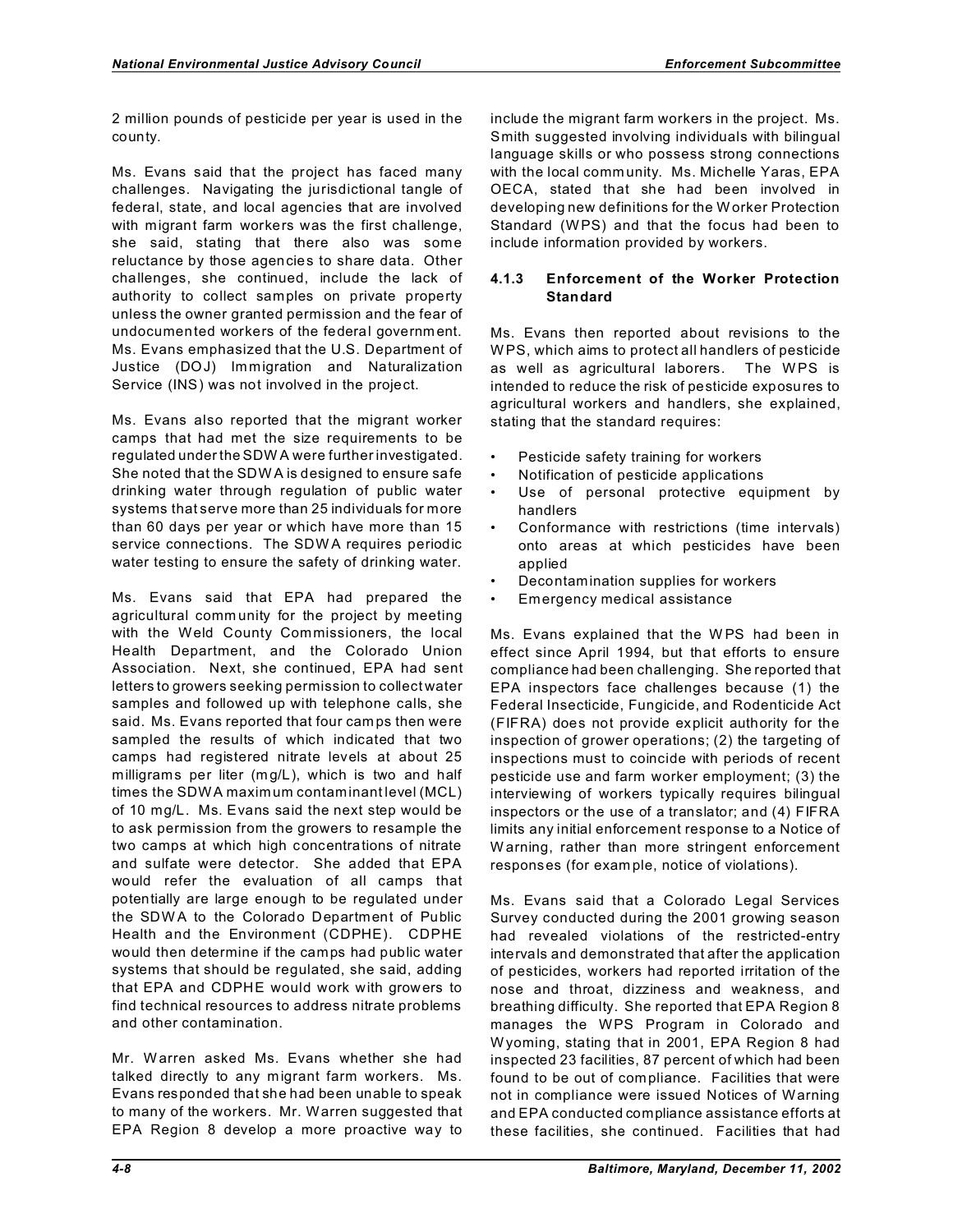received Notices of Warning, were targeted for reinspection in 2002, she said. Ms. Evans announced that in 2002, EPA Region 8 had inspected 30 facilities, 17 of which had received Notices of W arning in 2001. She stated that, 81 percent of those facilities re-inspected in 2002 were in compliance. Of the 13 facilities inspected for the first time in 2002, only 5 were out of compliance, she said.

Ms. Evans concluded her presentation by stating that facilities found to be out of compliance after receiving a Notice of Warning are subject to a penalty. EPA Region 8 had filed and settled one case against a facility, assessing a \$6,090 penalty, she said. The end goal, she stated, is compliance, and she stated that EPA Region 8 is aggressively pursuing facility compliance and permanent behavioral changes to protect farm workers. Although penalties are small (FIFRA limits penalties to \$5,500 per violation), the cases would have a substantial deterrent effect, Ms. Evans said.

# **4.2 Enforcement and Compliance History Online Pilot Web Site**

Ms. Betsy Smidinger, EPA OECA, provided an overview of EPA's new ECHO pilot web site. She announced that the web site had been made available to the public on November 20, 2002, and is currently undergoing a 60-day review and comm ent period. She explained that the web site had been developed as part of EPA's effort to build infrastructure that would make the enforcement program more "transparent." Commenting that the Freedom of Information Act (FOIA) establishes the right of citizens to request government records, Ms. Smidinger explained that the FOIA had been amended by the "eFOIA law", which directs the government to use technology, including the internet, to make record review easier and to provide information in the form asked for by the requestor. ECHO had been designed to fill the information void and move the EPA enforcement program toward compliance with eFOIA, she stated. Ms. Smidinger stated that public access to government information can serve as a driver or incentive to get problems fixed and to market successes. In addition, she continued, many violators are discovered through tips, and public access to government records provides a forum to learn more about the operations of regulated facilities. She also emphasized that with the increased reliance on information in government information system s, it becom es increasingly important that such information is correct.

Ms. Smidinger then explained the steps that had led to the development of ECHO. In 1990, she said,

EPA had launched the Integrated Data for Enforcement Analysis (IDEA) web site and m ade it available by subscription. Members of the subcomm ittee asked whether the fee for IDEA could be waived for environmental justice communities and academ ia. Ms. Smidinger stated that she did not know but she would find out and report back to the subcomm ittee. She said that IDEA is the source of data in the ECHO site; however, not all the data on IDEA is available on ECHO because of the sensitive nature of some of the data, she said. In the intervening 12 years, she continued, EPA had conducted two web-based pilots: a sector facility indexing in 1998 and Region 10 EC-Online in 2001. Ms. Smidinger added that in 2000, an EPA-State Public Access W orkgroup was organized to address issues related to public access to government enforcement information and the Online Targeting Information System (OTIS) had been released to the states on a virtual "extranet." EPA had also received FOIA requests for a national web site, she said, resulting in the development of the ECHO pilot web site; EPA had begun to develop web-based data quality review procedures in 2002, she said.

Ms. Smidinger explained that ECHO is unique because it does not use Oracle; rather the backbone of ECHO is IDEA, a mainframe system that downloads compliance and enforcement data from more than 10 databases every month, she said. Mr. Smidinger stated that ECHO contains compliance and enforcement data for more than 800,000 regulated facilities, including CAA stationary sources, CWA permitted dischargers (under the National Pollutant Discharge Elimination System), the Resource Conservation and Recovery Act (RCRA) hazardous waste generators and handlers, and other facilities that have been subjected to federal enforcement actions under any statute (for example, facilities listed in EPA's Integrated Compliance Information System [ICIS]). ECHO users have a variety of search options and are able to receive multimedia reports, she continued, adding that ECHO reports are supplemented with data from the U.S. census. A list of the types of information found in ECHO is summarized in Exhibit 4-6.

Ms. Smidinger said that ECHO offers many innovative features. Because of ECHO, a data steward network had been developed with states to handle com ments on the system, she explained, Ms.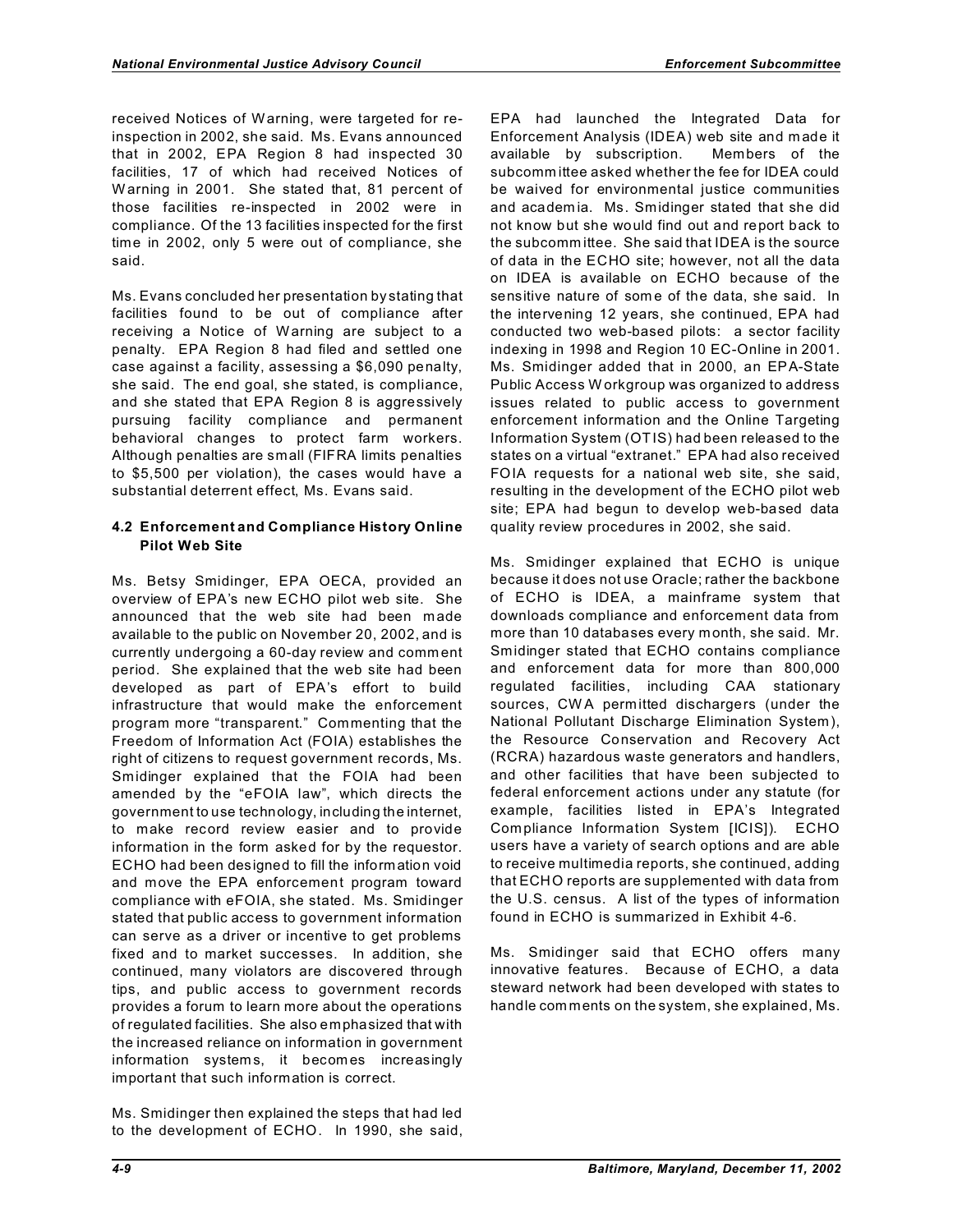Smidinger added that the network uses EPA's Integrated Error Correction Process (IECP) to allow data stewards to see the report and line that were comm ented on. ECHO also contains caveat boxes that explain when information is not required and uses "interpreted" data that m akes the web site much easier to decipher and use. Two weeks after ECHO had been launched, queries to the system averaged about 10,000 per workday with more than 125,000 queries received since the site's inception), Ms. Smidinger explained. She added that the feedback button had received a total about 80 com ments and 50 questions and that more than 700 errors had been reported to date for a wide range of data. Of the 80 comm ents that had been received, she continued, 40 percent were positive, 26 percent were positive with suggestions, 23 percent were neutral with suggestions, 4 percent were negative, and 7 percent were concerned with homeland security. General comm ents consisted of recomm endations for providing more information about the nature of the violations and whether they pose a threat, questions about downloading files, or questions about why a particular facility is listed in the database. Ms. Smidinger said that EPA is responding to com ments in a prompt manner. Examples of specific comments about ECHO are shown in Exhibit 4-7.

Ms. Smidinger explained that the next step would be to solicit comm ents during the 60-day review and comm ent period. After EPA addresses the comm ents, the "pilot" designation would be removed from the web site, she said.

Ms. Smidinger said that the subcomm ittee and the

**Exhibit 4-6** 

## **ENFORCEMENT AND COMPLIANCE HISTORY ONLINE (ECHO)**

Databases accessed by ECHO include the Air Facility System (AFS); the Permit Compliance System (PCS); the RCRA Information System; and the Integrated Compliance Information System (ICIS), which contains multi-statute federal enforcement data. The following data is included in ECHO:

- Name and address of each facility
- Facility characteristics (type of permit, latitude and longitude, Standard Industrial Code (SIC) code, etc.)
- Inspection history
- Compliance status and violations
- Formal enforcement actions taken during the last two years
- Penalties assessed during the last two years
- Demographics within one, three, and five miles of the facility
- • Key compliance and enforcement data from EPA and

environmental justice community could support ECHO by providing links to ECHO in the web pages managed by those organizations, sending e-mails containing information about the project to other environmental justice organizations, notifying list servers or e-mail group subscribers that may be interested, submitting comm ents about the applicability of the information on the site to environmental justice concerns, and subm itting to EPA any errors encountered. She explained that through ECHO, environmental justice comm unities would be able to assess overall or corporate

#### **Exhibit 4-7**

# **USER COMMENTS TO ECHO**

The following comments to the ECHO web site were provided by users: *"...the ease of use and speed at which the queries are processed is very good. The level of detail possible is great. Finally a way to check compliance for facilities and getting new information (RTK site usually has very old information) and it doesn't cost anything. Thanks.*" – Industry Representative *"Great database! Very useful information on local companies. Hope you can make this a permanent database. Very useful to the public."*  – Academian *"This is an impressive and valuable resource for citizens and communities located near industrial facilities. Even though I have participated in a Citizens Advisory Panel to the South Baltimore chemical industry, I have never received information on most of these non-compliance and enforcement activities. Keep up the good work!"*  – Citizen Group ECHO Pilot Web Site: www.epa.gov/echo Send comments to echo@epa.gov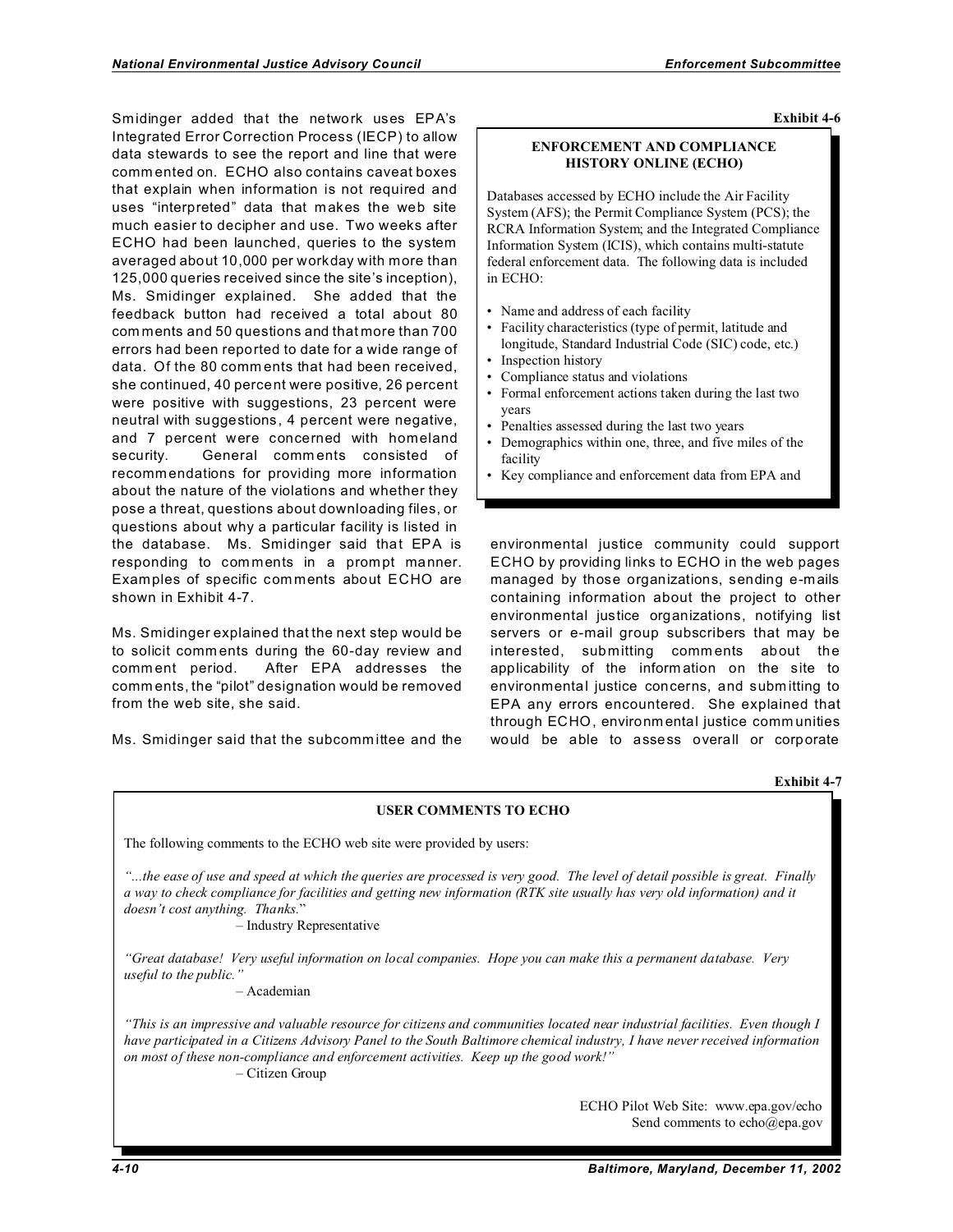compliance records, determine whether individual permits are being complied with, examine environmental justice issues using searches based on an area's percentage of minorities, and examine the level of state or EPA enforcement activity in particular areas. Ms. Smidinger concluded with a brief demonstration of ECHO. During the demonstration, Ms. Smidinger explained that a reference to this web site could be provided in lieu of a written response to a FOIA request about EPA compliance/enforcement data. She also said that discharge managem ent reports required of NPDES still are being filed in hard copy format, and thus, would involve significant costs to make them available electronically.

Mr. Bernie Panner, Maryland Department of the Environment and a mem ber of the audience, explained that development of ECHO had been challenging because of the history of the development of the data. He noted that, in the past, enforcement data had been maintained on paper. He went on to say that when databases (e.g., IDEA) finally were created, each agency had used different definitions and data fields. He described this situation as "information chaos." There is still concern about how the data is being presented, he said, but he said he felt EPA is "making progress" to collect information about large facilities. The information for smaller facilities still has some discrepancies, he said.

Ms. Alisa Harris, Pennsylvania Department of Environmental Protection and a member of the audience, suggested that EPA use other models as a reference to improve the web site. She offered to provide inform ation about Efacts, which was made available to the public in Pennsylvania. She also suggested extending the 60-day review and comm ent period so that mem bers of the subcomm ittee would have adequate time to review the web site. She further suggested that a workgroup be formed to review the web site and to educate the public about how to use those types of tools.

Subcomm ittee mem bers also expressed concern that the public had not been involved in the development of the ECHO Pilot Web Site. The subcomm ittee agreed to request an extension of the 60-day public review and comm ent period to give the subcomm ittee time to conduct a review and provide advice about the web site.

# **4.3 Supplemental Environmental Projects Guidance**

Ms. Rosemarie Kelley, EPA OECA, provided an

update about the upcoming Community SEP Guidance. She described a SEP as an environm entally beneficial project that is undertaken by the defendant in an enforcement action as part of a settlem ent to reduce the am ount of a fine or penalty. The defendant must agree to complete the project, she continued, and EPA would consider the project when determ ining a fine. To qualify as a SEP, the project must be com pleted in response to an enforcement action, must go beyond compliance with environmental laws, and must be related to the environmental action, she stated. For example, if a company violates a SDW A standard, its SEP should be related to providing clean drinking water, Ms. Kelley explained.

Ms. Kelley said that the SEP Policy had been last updated in 1998, adding that a potential upcoming change to the policy would allow SEPs that could eventually result in profits for the violating com pany. However, she noted, the policy is expected to dictate that a project cannot be profitable immediately (that is, until after 5 years of existence), she also noted that a profitable project also m ight be allowed in the future if it would benefit environmental justice comm unities, she said.

Ms. Kelley stated that EPA's 1998 SEP Policy had included a section on com munity involvement. She further stated that, in 1999, a workgroup had been developed to identify cases where it would be appropriate to include community involvement. As a result of the workgroup's efforts, a draft Community SEP Guidance was published in June 2000, which advises early involvement and education of the com munity about SEPs. Ms. Kelley stated that the guidance encourages comm unities to participate in the SEP process and emphasizes that outreach efforts must be conducted by EPA or state agencies in the affected comm unity. She said that comm ents to the draft guidance had been provided by four public interest groups and one industry group. The public interest groups' comm ents had overall been very positive, she reported, but they did suggest that the guidance be written in a more positive tone. In contrast, she said, comments from industry representatives had been "very negative" in which they had stated that involving the community in decisions about SEPs "would be a mistake."

Ms. Kelley said that the Community SEP Guidance provides information primarily for the EPA regional offices and the DOJ, although information is available to affected comm unities and defendants in enforcement actions. The guidance also encourages development of regional SEP libraries and a national database that are internet-accessible to be used as resources for new ideas, she said,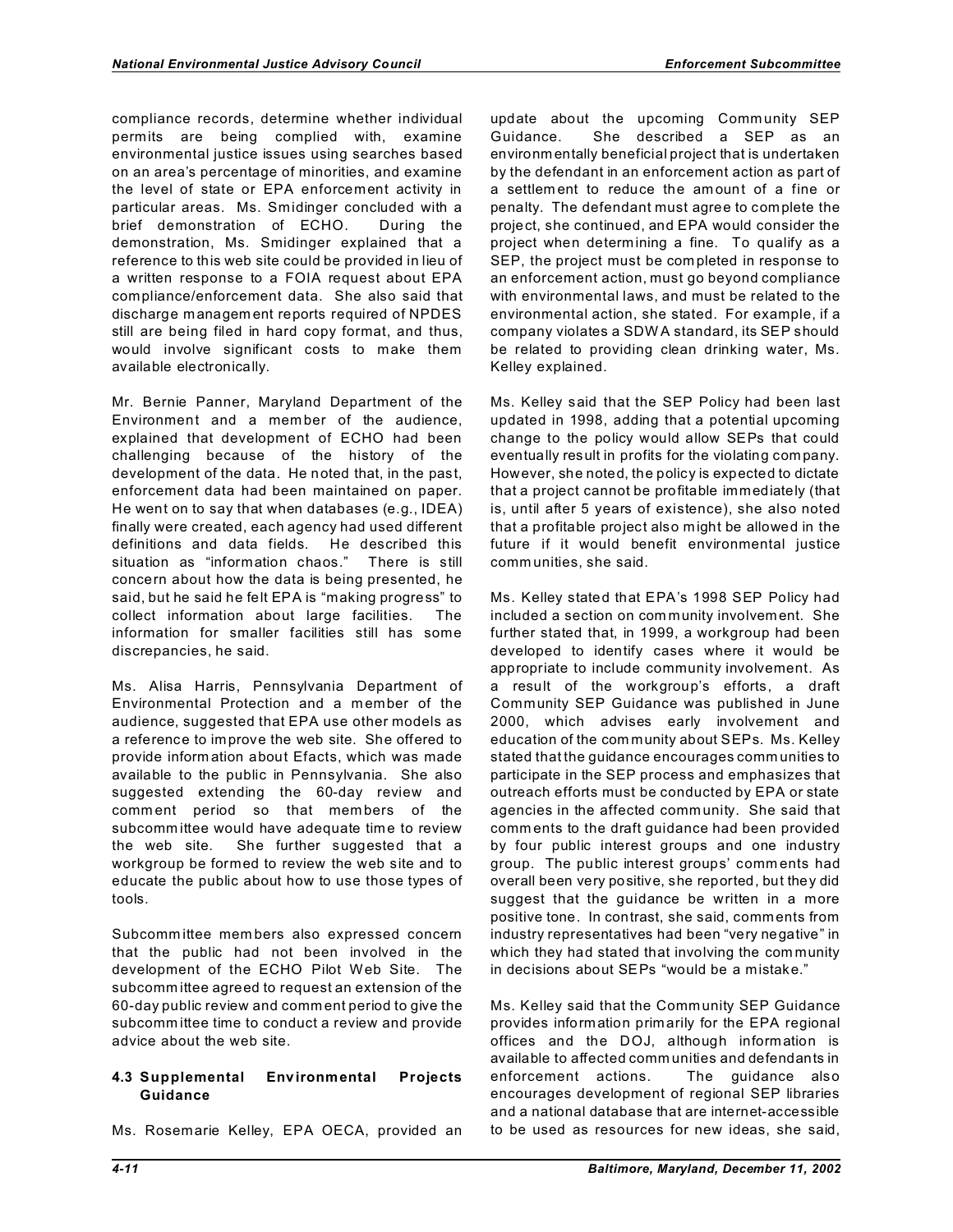adding that the cost to establish the database have been estimated to be approximately \$200,000. Ms. Kelley said that EPA hopes to start developing this database in FY 2003. Ms. Smith asked how the projects would be funded. Ms. Kelley responded that she hopes the funds can be obtained from the regional offices. She also referred to the CW A trust fund bill, which would have funded a dedicated pool of money for beneficial projects; however, the legislation had not passed in Congress. In response to a request, Ms. Kelley said that she would send Ms. Smith a copy of the bill.

Ms. Kelley stated that one concern about involving comm unities in SEPs is that SEPs must comply with court-imposed deadlines and often have time constraints and that community involvement may slow the process and threaten completion of projects by those deadlines. For example, she said that the City of Atlanta had been sued and there had not been adequate time to involve the community until the end of the project. She also said that community involvement would be hard to implement in cases where there are issues of imm inent and substantial endangerment to human health or the environment or confidentiality. However, she added, the guidance suggests that in those cases, information be shared as soon as possible with the community.

Mr. Kuehn asked why a defendant would be reluctant to enter into a SEP. Ms. Kelley said that it is getting harder to find good ideas for SEPs. EPA previously had given credit for projects as sim ple as purchasing a fire engine. She said that EPA no longer is willing to give credit for projects that have already been done; rather, she explained, EPA wants SEPs in which the defendant actually has to do something that would benefit local environments, such as providing clean drinking water.

Mr. Kuhn continued the discussion by asking about how states have implemented with SEPs. Ms. Kelley responded by saying that she is not involved with state SEPs. An audience m em ber said that several states (for example, Ohio) keep a running list of SEPs they would like to see implem ented so that when an enforcement action arises, the state can make suggestions. Ms. Kelley added that states also can "bundle" cases. Ms. Harris asserted that states have more flexibility in crafting SEPs; for example, she explained, federal SEPs do not allow a zero penalty, whereas the State of Pennsylvania does. Ms. Evans said that the real benefit of a company's entering into a SEP is the positive publicity. She continued by saying that another potential for a SEP involves identifying a relationship (or nexus) between the reason for the environmental action and the SEP. Ms. Kelley responded that it

sometimes it is necessary to be creative. She said that SEPs are more flexible than people may think.

Ms. Kelley concluded her presentation by reporting on the Breathmobile, a Baltimore-based SEP implemented by SE Johnson. She explained that SE Johnson had distributed Allocare, an asthma product, without first registering the product. Ms. Kelley stated that the fragrance in Allocare had caused a bad respiratory allergic response, and that many people who had been exposed to it in their homes had to be evacuated. Consequently, she continued, SE Johnson had to recall the product, remove out the fragrance, pay a \$200,000 penalty, and enter into a \$700,000 SEP. For the SEP, SE Johnson used trained doctors at the University of Maryland to run the Breathm obile, which is a fulltime project that treats children in inner-city schools for asthma. In the months since the project's inception in March 2002, the Breathmobile had visited 23 schools and treated 200 children, 98 percent of whom were African-Am erican, she reported. Of the 200 children treated, 94 percent had asthma and 74 percent had asthma that was triggered by an allergen. SE Johnson funded the Breathmobile for one year; it will be funded by the University of Maryland in future, Ms. Kelley said.

The discussion of SEPs concluded with Ms. Kelley stating that EPA is trying to implement pollution prevention in SEPs by considering the benefit of 100 percent fine or penalty mitigation. Ms. Evans made a final comment that some SEPs have resulted in technical changes within a facility, which indirectly benefit the community; however, she stated, some of the money used for SEPs should directly benefit the community. Ms. Smidinger noted that a line in ECHO refers to SEP cost; however, the web site does not provide any details about SEPs.

# **4.4 Environmental Justice Targeting for Criminal Enforcement Cases**

Mr. Nick Swanstrom, EPA Office of Criminal Enforcement, Forensics, and Training (OCEFT), gave a presentation about the role of criminal enforcement in environmental justice. Mr. Swanstrom stated that his purpose for speaking to the NEJAC members was to share information in an effort to overcome communities' historical mistrust of the Agency. He explained that OCEFT directs EPA's Criminal Program; provides a broad range of technical and forensic services for civil and criminal investigative support; and oversees EPA's enforcement and compliance assurance training programs for federal, state, and local environmental professionals. Mr. Swanstrom continued that the mission of OCEFT is to identify, apprehend,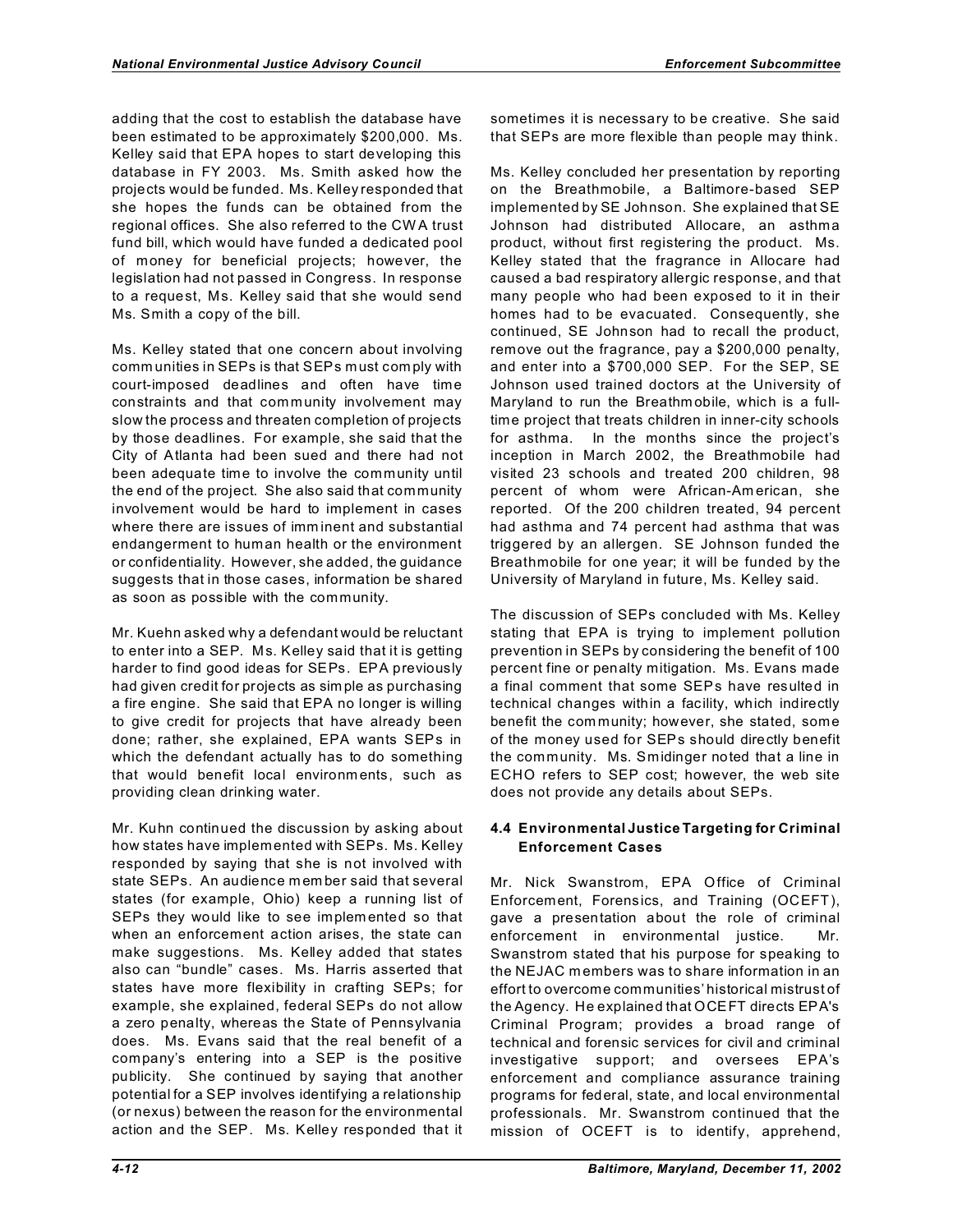prosecute, and convict those who are responsible for the most significant violations of environmental law that pose substantial risks to human health and the environm ent. He stated that environmental justice had been a national initiative in EPA's Criminal Program since the early 1990s.

Mr. Swanstrom then defined environmental justice and referred to the Environmental Justice Collaborative Model (February 2002) developed by the Federal Interagency Working Group on Environmental Justice (IW G). He said that the 11 federal agencies represented on the IW G had developed and issued an Interagency Environmental Justice Action Agenda. Mr. Swanstrom noted that the goals of the agenda are to:

- Improve coordination and cooperation among federal agencies
- Make government more accessible and responsive to comm unities
- Initiate environmental justice demonstration projects to develop integrated, place-based models for addressing community quality-of-life issues
- Ensure integration of environm ental justice into policies, programs, and activities of federal agencies

Mr. Swanstrom explained that the underlying premise of the action agenda is that a collaborative model is an effective method for comprehensively and proactively addressing environmental justice issues. He also stated that the IW G, in partnership with various stakeholders, had established 15

demonstration projects to test this premise. Exhibit 4-8 lists the demonstration projects. He explained that OCEFT's role is to act as a liaison between the people working on the projects and the federal government and to look into unresolved issues at the project sites.

Mr. Swanstrom concluded his presentation by stating that OCEFT has partnerships with many different associations, including regional environmental enforcement associations such as the Midwest Environmental Enforcem ent Association, the Northeast Environmental Enforcement Project, the Southern Environmental Enforcement Network, and the W estern States Project, as well as law enforcement support organizations such as the International Association of Chiefs of Police and the National Organization of Black Law Enforcement Executives (NOBLE). Mr. Swanstrom also described as an example OCEFT's partnership with NOBLE's "pilot" environmental justice project. He stated that NOBLE had been formed in 1976 and now has more than 48 chapters across the nation consisting of more than 3,500 law enforcement professionals. The purpose of NOBLE is to help shape law enforcement policy in areas of vital importance to minorities and the law enforcement community, he said. OCEFT also has a partnership with the Hispanic-American Police Command Officers Association (HAPCOA), an organization that had been formed more than 30 years ago and which provides annual national conferences for training, networking, and establishing relationships and partnerships within the law enforcement profession.

**Exhibit 4-8** 

## **Interagency Environmental Justice Action Agenda 15 Demonstration Projects**

- Re-Genesis: Cleanup and Revitalization through Collaborative Partnerships
- Protecting the Community Health and Reducing Toxic Air Exposure through Collaborative Partnerships in Barrio Logan
- Metiakatia Indian Community Unified Interagency Environmental Management Task Force
- Protecting Children's Health and Reducing Lead Exposure through Collaborative Partnerships
- New Madrid County Tri-Community Child Health Champion Campaign
- New York City Alternative Fuel Vehicle Summit
- Addressing Asthma in Puerto Rico A Multifaceted Partnership for Results
- Bridges to Friendship: Nurturing Environmental Justice in Southeast and Southwest Washington
- Bethel New Life Power Park Assessment
- Camden-City of Children Partnering for a Better Future
- Easing Troubled Waters: Ensuring Safe Drinking Water Sources in Migrant Farm Worker Communities in Colorado
- Environmental Justice and Public Participation Through Technology: Defeating the Digital Divide and Building Capacity
- Oregon Environmental Justice Initiative
- Greater Boston Urban Resources Partnership: Connecting Community and Environment
- Environmental Justice in Indian Country: A Roundtable to Address Conceptual, Political, and Statutory Issues